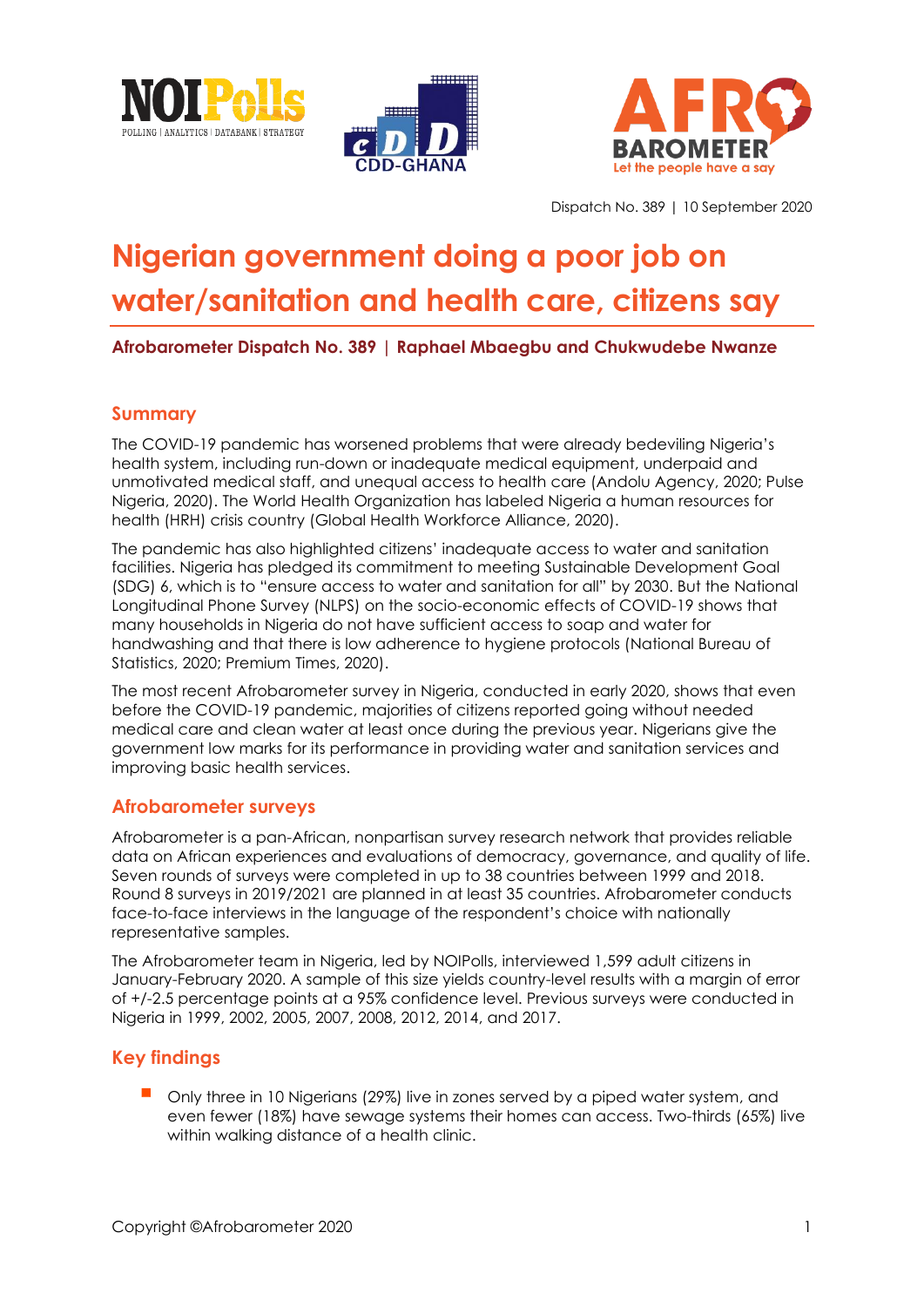

- Fewer than one in 10 citizens (8%) get their water from pipes in their dwelling place or compound. For most (65%), the main source of water is boreholes or tubewells.
	- o Three in 10 respondents (30%) do not have a toilet or latrine in their home or compound.
- Close to six in 10 Nigerians (57%) say they went without enough clean water at least once during the previous year, a 17-percentage-point increase compared to 2017.
- Two-thirds (65%) of Nigerians say they went without needed medical care at least once during the previous year, a 22-percentage-point increase since 2014.
- Among respondents who had contact with a public health facility during the previous year, about four in 10 (38%) report difficulties in obtaining care, and two in 10 (21%) say they had to pay a bribe.
- Only about one-third (36%) of Nigerians say the government is doing "fairly well" or "very well" on improving basic health care, and even fewer (27%) approve of the government's performance in providing water and sanitation services.

## **Presence of infrastructure**

During the survey, Afrobarometer's field interviewers observed and reported the presence of key basic infrastructure in each enumeration area they visited. The fieldworkers found that while eight in 10 respondents (81%) live in areas with boreholes or tubewells, only three in 10 (29%) live in zones served by a piped water system (Figure 1). Even fewer (18%) are in zones with sewage systems, while two-thirds (65%) live within walking distance of a health clinic.

Rural residents are significantly less likely than their urban counterparts to have access to water, sanitation, and health infrastructure. The largest disadvantage (28 percentage points) concerns health clinics, but double-digit gaps exist for each of these types of infrastructure.





#### *Survey enumerators were asked to record:*

*Are the following services present in the primary sampling unit/enumeration area: Piped water system that most houses can access? Sewage system that most houses can access? Borehole or tubewell?*

*Are the following facilities present in the primary sampling unit/enumeration area or in easy walking distance: Health clinic (private or public or both)?*

*(% "yes")*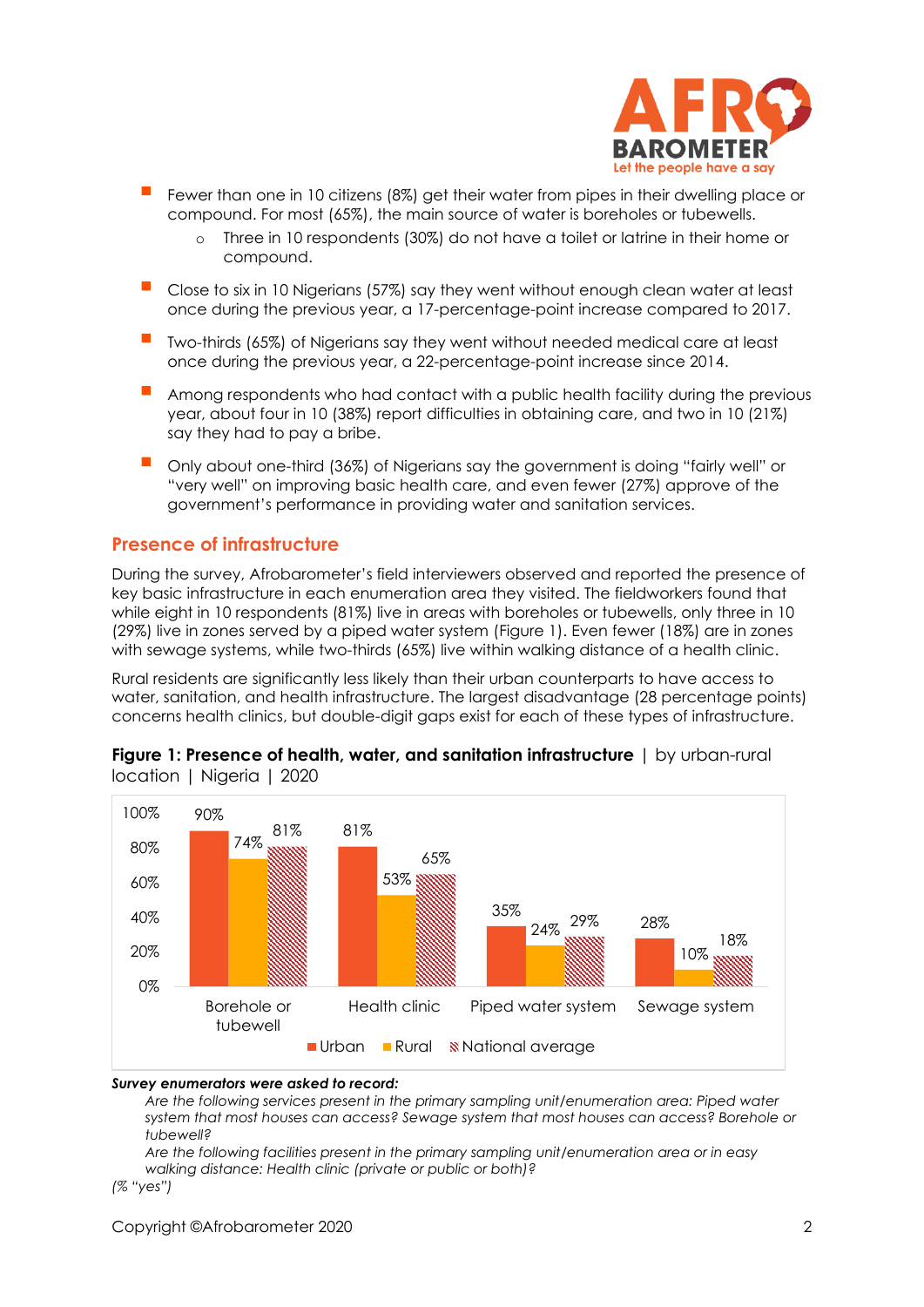

# **Access to water**

Boreholes and tubewells are the most common sources of water for Nigerians (cited by 65%) (Figure 2). Fewer than one in 10 citizens (8%) get their water from pipes in their dwelling place or compound. A similar proportion (7%) get theirs from public taps, while two in 10 (20%) use other sources, such as water tanks, rivers, springs, and dams.

Urban residents are five times as likely as rural residents to have piped water inside the house or compound (15% vs. 3%) and twice as likely to get water from public taps (10% vs. 5%) (Figure 3). The use of water sources other than piped water systems, public taps, and boreholes/tubewells is twice as common in rural areas as in the city (26% vs. 13%).



**Figure 2: Main source of water for household use** | Nigeria | 2020

*Respondents were asked: What is your main source of water for household use?*



**Figure 3: Main source of water for household use** | by urban-rural location | Nigeria | 2020

*Respondents were asked: What is your main source of water for household use?*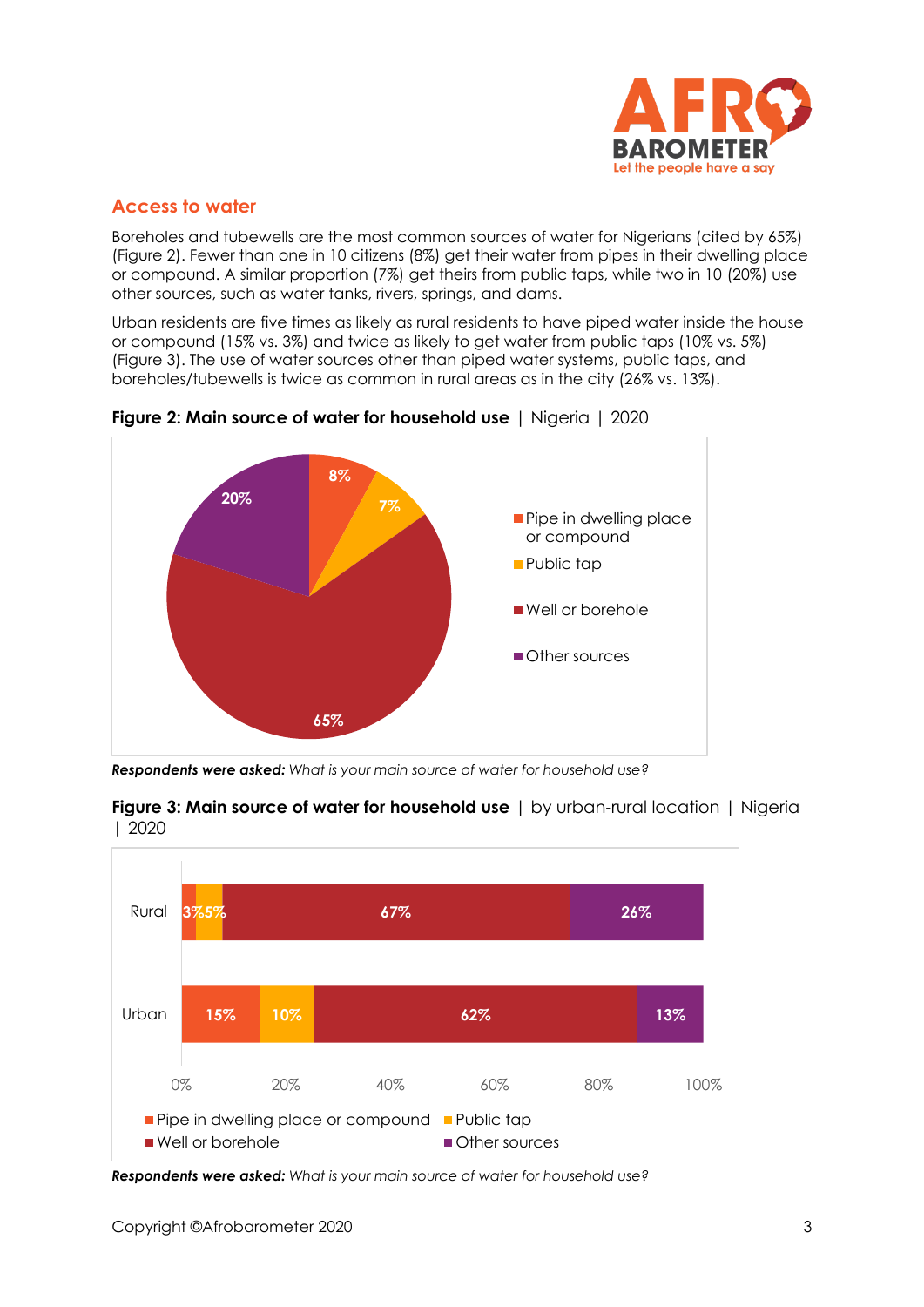

But access to a sufficient supply of water is not something that Nigerians can take for granted. A majority (57%) say they went without enough clean water for household use at least once during the year preceding the survey, up from about four in 10 reported in 2014 and 2017 (Figure 4). That includes four in 10 respondents (41%) who experienced water shortages "several times," "many times," or "always." Repeated water shortages were somewhat more common in rural areas (43%) than in the cities (38%).



**Figure 4: Went without enough clean water at least once** | Nigeria | 2012-2020

*Respondents were asked: Over the past year, how often, if ever, have you or anyone in your family gone without enough clean water for home use? (% percentage who said "just once or twice," "several times," "many times," or "always")*

# **Access to sanitation services**

When it comes to access to toilets or latrines, seven in 10 Nigerians (70%) say they have theirs inside the house or compound (Figure 5). But three in 10 (30%) either do not have access to latrines at all or access them outside their compound, a 7-percentage-point increase since 2014 (23%). The poorest citizens (those experiencing high lived poverty<sup>1</sup>) are twice as likely as the economically well-off (those with no lived poverty) to use latrines outside the compound or to lack access to latrines altogether (34% vs. 18%). This situation is three times as common among rural residents (42%) as it is among urban folk (14%) (Figure 6).

**<sup>1</sup>** Afrobarometer's Lived Poverty Index (LPI) measures respondents' levels of material deprivation by asking how often they or their families went without basic necessities (enough food, enough water, medical care, enough cooking fuel, and a cash income) during the preceding year. For more on lived poverty, see Mattes (2020).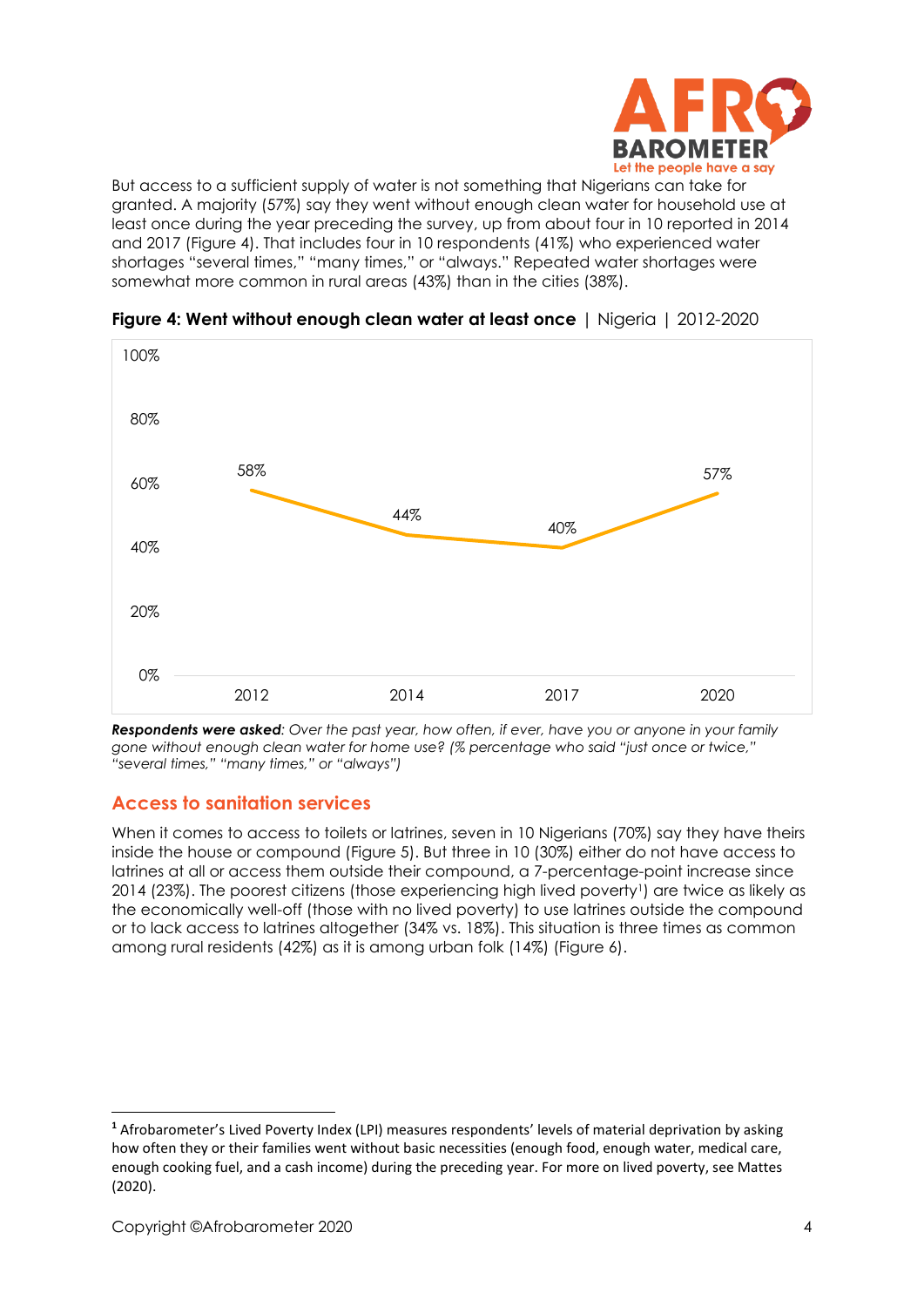



**Figure 5: Location of toilet or latrine for home use** | Nigeria | 2014-2020

*Respondents were asked: Do you have a toilet, water closet, or latrine available for your use? [If yes:] Is it inside your house, inside your compound, or outside your compound, or is there none available?*





*Respondents were asked: Do you have a toilet, water closet, or latrine available for your use? [If yes:] Is it inside your house, inside your compound, or outside your compound, or is there none available? (% who say "outside the compound" or "no latrine")*

## **Access to health care**

While access to water and sanitation is a problem for many Nigerians, even more (two-thirds, or 65%) say they went without needed medical care at least once during the previous year, a 22-percentage-point increase since 2014 (Figure 7). For more than four in 10 (44%), this happened "several times," "many times," or "always."

However, among those who had contact with a public clinic or hospital during the previous year, a majority (62%) say they found it "easy" or "very easy" to obtain the care they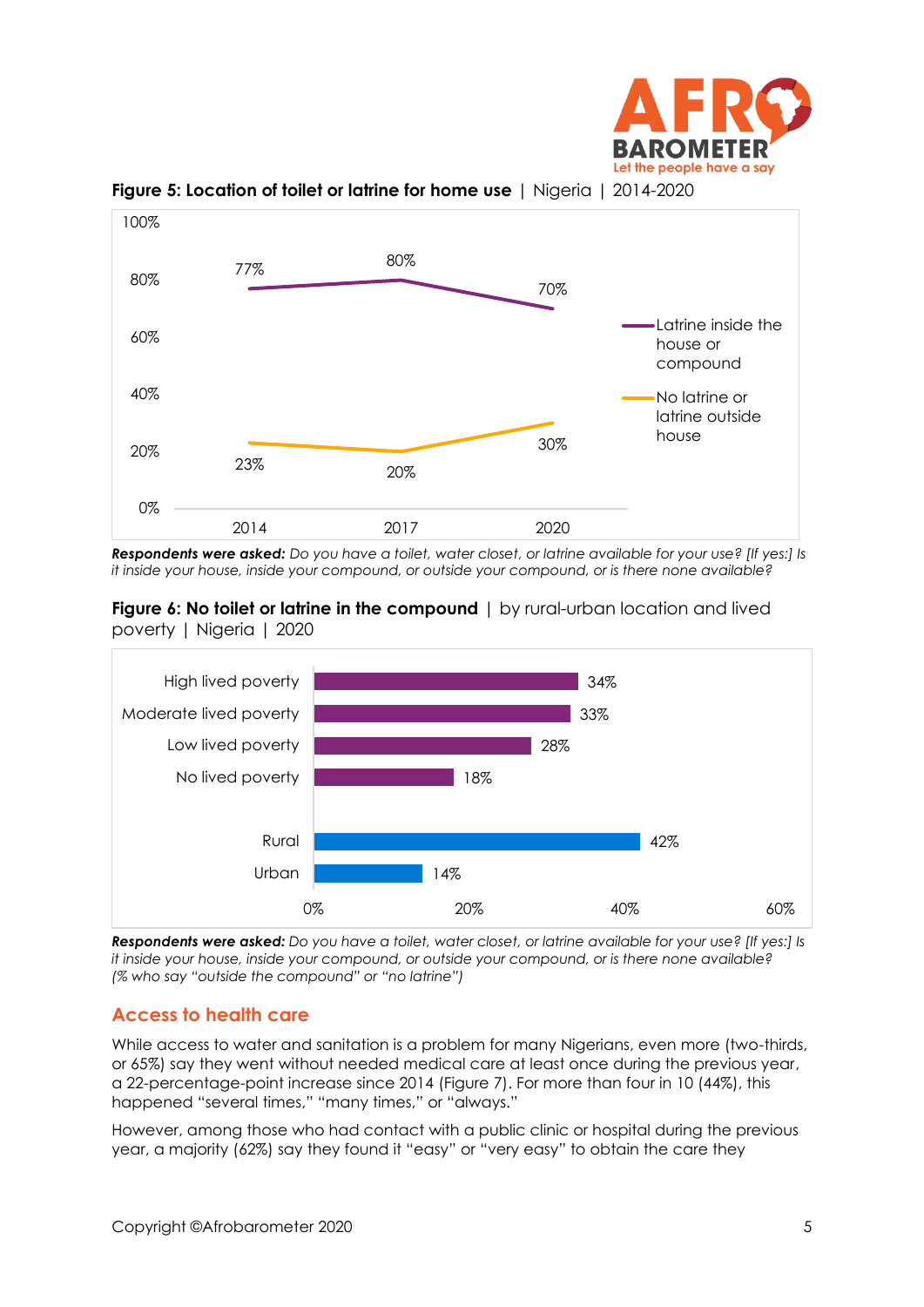

needed. Even so, a significant proportion (38%) report difficulties in accessing health care, a finding that has been fairly consistent since 2012 (Figure 8).

And two in 10 (21%) of those who sought health care at a public facility say they had to pay a bribe, a troubling finding that has also been fairly consistent over the past four survey rounds (Figure 9).



**Figure 7: Went without medical care at least once** | Nigeria | 2014-2020

*Respondents were asked: Over the past year, how often, if ever, have you or anyone in your family gone without medicines or medical treatment? (% who say "just once or twice," "several times," "many times," or "always")*





*Respondents who said they had contact with a public clinic or hospital during the previous year were asked: How easy or difficult was it to obtain the medical care you needed? (Note: Figure excludes those who had no contact with a public clinic or hospital.)*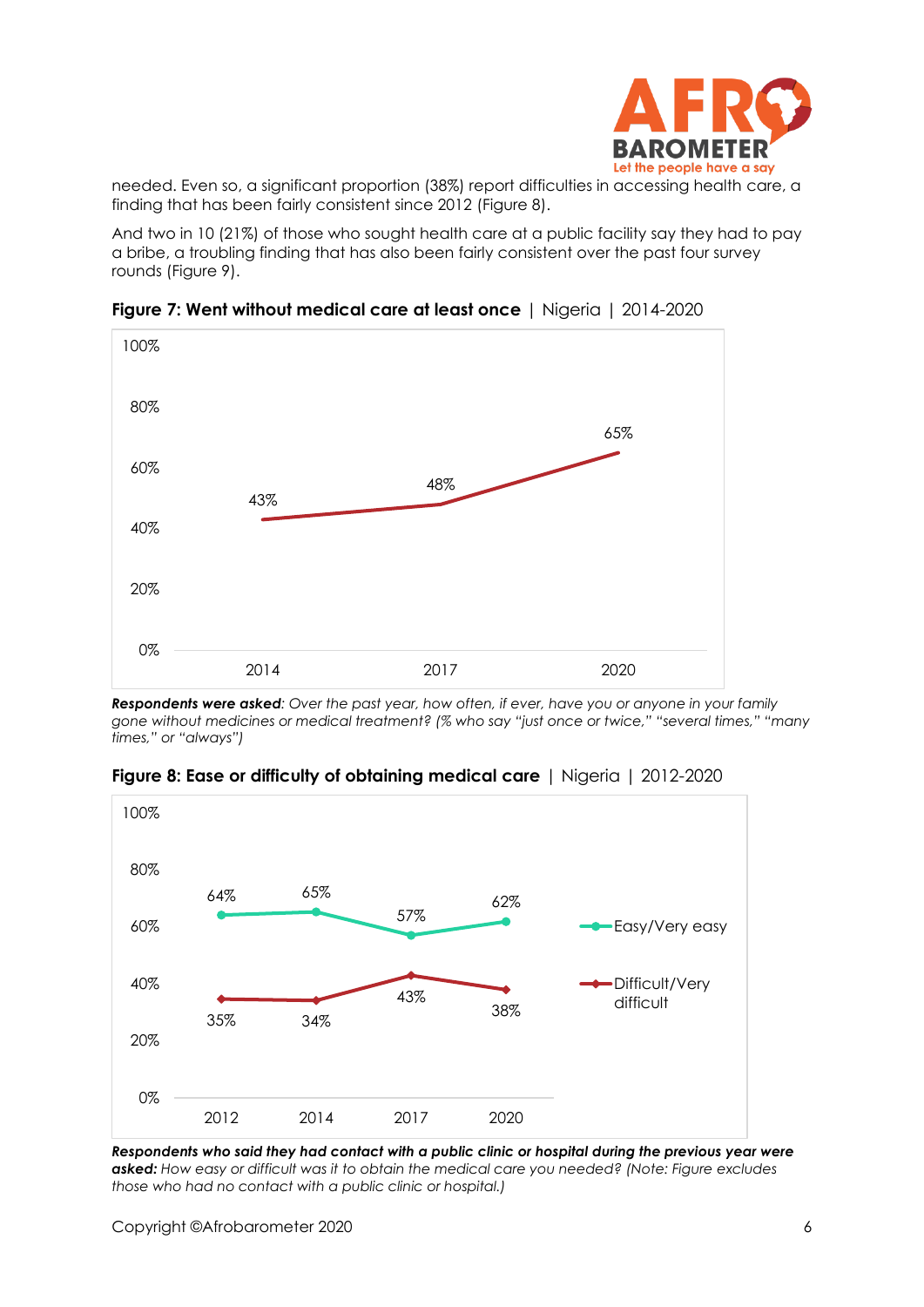



**Figure 9: Paid a bribe to obtain medical care** | Nigeria | 2012-2020

*Respondents who said they had contact with a public clinic or a hospital during the previous year were asked: And how often, if ever, did you have to pay a bribe, give a gift, or do a favour for a health worker or clinic or hospital staff in order to get the medical care you needed? (% who say "once or twice," "a few times," or "often") (Note: Figure excludes those who had no contact with a public clinic or hospital.)*

# **Assessment of government performance**

Over the years, approval ratings for the government's performance in handling water and sanitation and health services have generally been low, and in 2020 they fell lower. Only about a quarter of citizens (27%) say the government is doing "fairly well" or "very well" in providing water and sanitation services, a 13-percentage-point decline after approval had climbed to 40% in 2017 (Figure 10).

And only about one-third (36%) say the government is doing a good job of improving basic health services, a significant decline compared to the previous three rounds of surveys (47%- 51%).



#### **Figure 10: Approval of government performance in providing water/sanitation services and improving basic health care** | Nigeria | 2012-2020

*Respondents were asked: How well or badly would you say the current government is handling the following matters, or haven't you heard enough to say? (% who say "fairly well" or "very well")*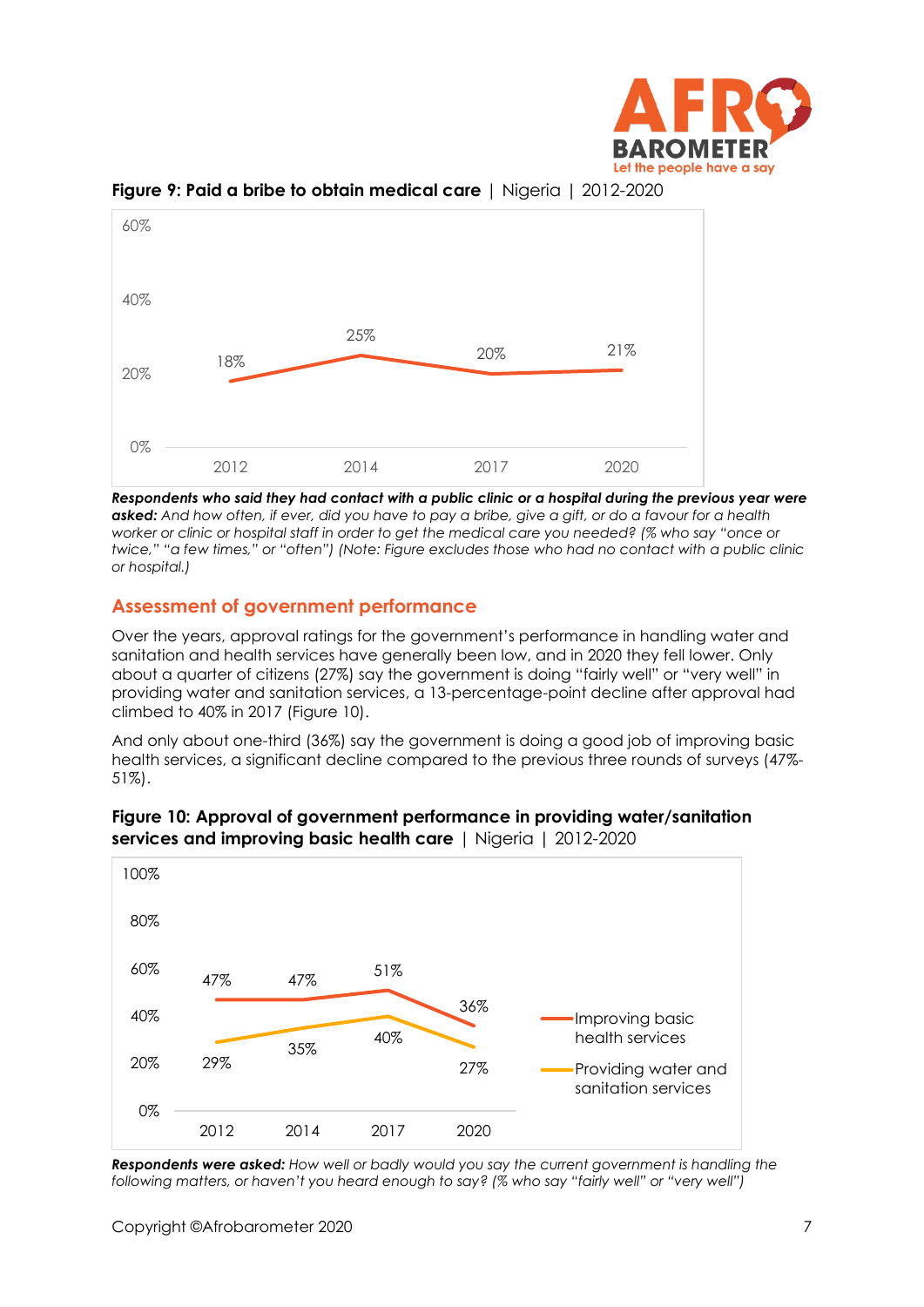

# **Conclusion**

Afrobarometer's Round 8 survey in early 2020 shows that Nigerians expect better delivery of water/sanitation and health-care services by their government. Approval ratings for the government's performance in these areas, already low, have declined further. And a majority of citizens say they went without needed medical care and clean water at least once during the previous year, a significant increase compared to 2017.

To effectively fight the COVID-19 pandemic, there is an urgent need for government action and help from all stakeholders, including the private sector, to address gaps in the health sector as well as water and sanitation service delivery.

> Do your own analysis of Afrobarometer data – on any question, for any country and survey round. It's easy and free at www.afrobarometer.org/online-data-analysis.